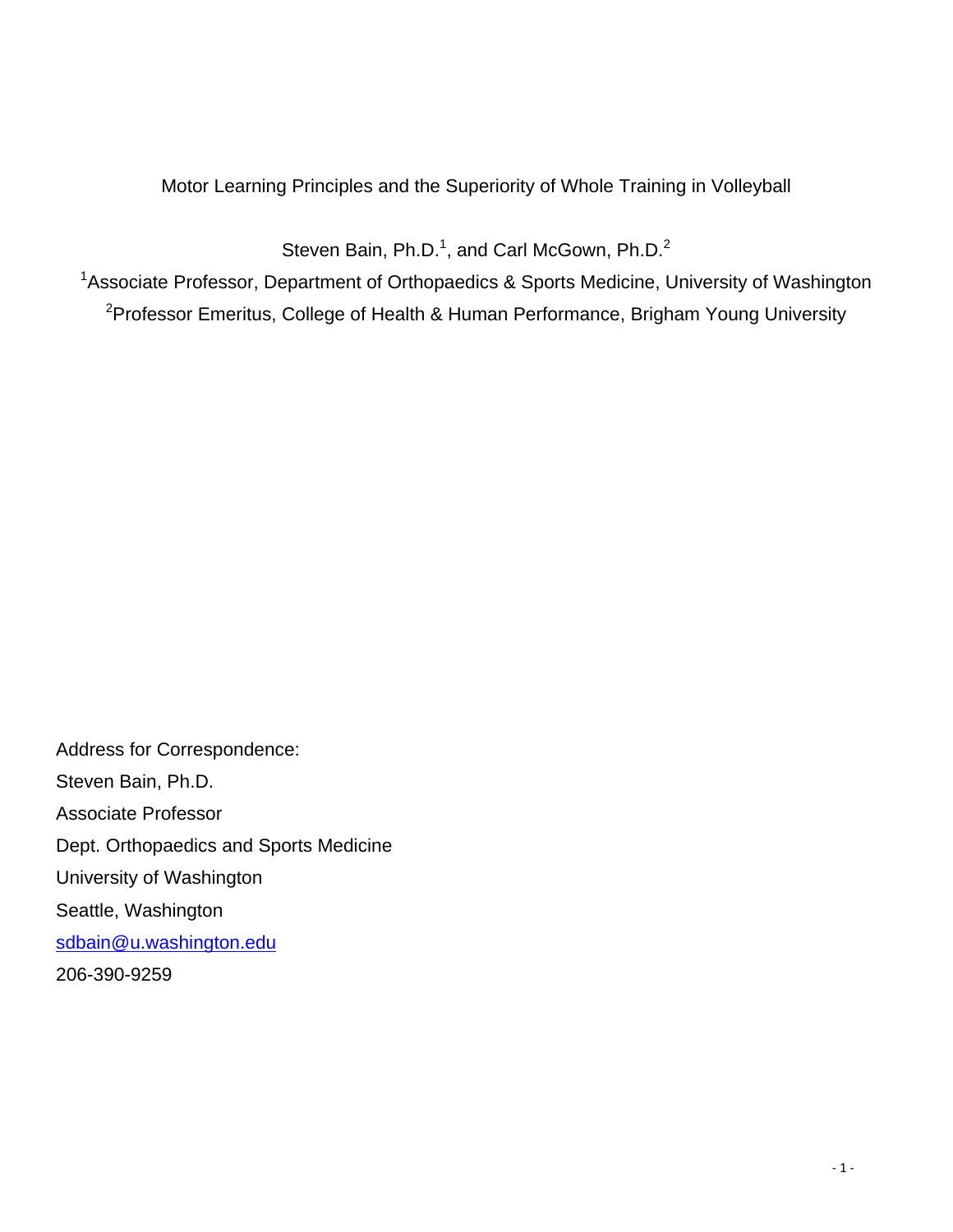In London, on the South Bank of the Thames River, stands a museum doorway that displays the inscription "Facts not Opinions" (Figure 1). This particular museum was created in 1981 on the ground floor and basement of the building that once housed *Kirkaldy's Testing and Experimenting Works*, commemorating the Scottish engineer David Kirkaldy, the father of modern materials science. This is the site where in 1874 Kirkaldy established the engineering principles and methods underlying the testing and evaluation of structural materials in order to optimize the fabrication of all things structural, from railways to rocket ships [1].

The broad application of material testing in structural engineering at the beginning of the  $20<sup>th</sup>$  century was simply one example of a much wider revolution in evidence-based research across an array of scientific disciplines from chemistry and physics, to biology and medicine. Indeed, even sport and athletics participated in this evidence-based revolution with the advent of motor learning science. Grounded in a rich body of scientific literature that continues to evolve in breadth and neurological sophistication, the discipline of motor learning is the study of the acquisition and development of permanent changes in motor behaviors (i.e. functional skills) appropriate for different tasks and environments [2]. This research has led to the identification of a number of evidence-based motor learning principles, which, when properly understood and applied, can have a significant impact on athletic development and achievement: as significant as the principles of material science have had on architectural triumphs.

From this perspective, it is therefore surprising that despite its rich heritage and an overwhelming body of scientific literature, motor learning principles remain poorly understood and/or incorrectly applied by a large number of individuals in the coaching profession. An example of this incomplete understanding is exemplified by a recently published article in "Coaching Volleyball", the official technical journal of the American Volleyball Coaches Association<sup>1</sup>. This article, "Whole vs. Part Training", [4] seeks to encourage the reader, "*to consider using part-to-whole training progressions in your gym and to make fundamental skills training a high priority for your program.*" While we acknowledge that the author is entitled to share his opinion on the use of part teaching methods, we are compelled to observe that the material presented in this article, which advocates part-to-whole training progressions for volleyball, reflects neither the current knowledge in the field of motor learning research nor an informed application of the motor learning principles to development of skilled motor behaviors. Consequently, the novice coach or uninformed instructor might agree with the author's statement that, *"A teaching progression that starts with a narrowly-focused action without a lot of distractions (part), which is then progressed by adding more and more complexity to be almost gamelike (whole), makes too much sense to be ignored."*

Regrettably, concluding and/or seeking to demonstrate that "*part-to-whole training progressions*" are a preferred instructional paradigm simply because such progressions appear to "*make sense*",

 $\overline{a}$ 

<sup>&</sup>lt;sup>1</sup> In the same issue of "Coaching Volleyball", Dr. Vickie Grooms-Denny presented the first of two articles on the application of motor learning principles to coaching [3]. The aim of this article is not to reproduce Dr. Groom-Denny's effort but to frame a response to the Weitl article by applying motor learning principles to address three questions posed in the original AVCA article by Weitl.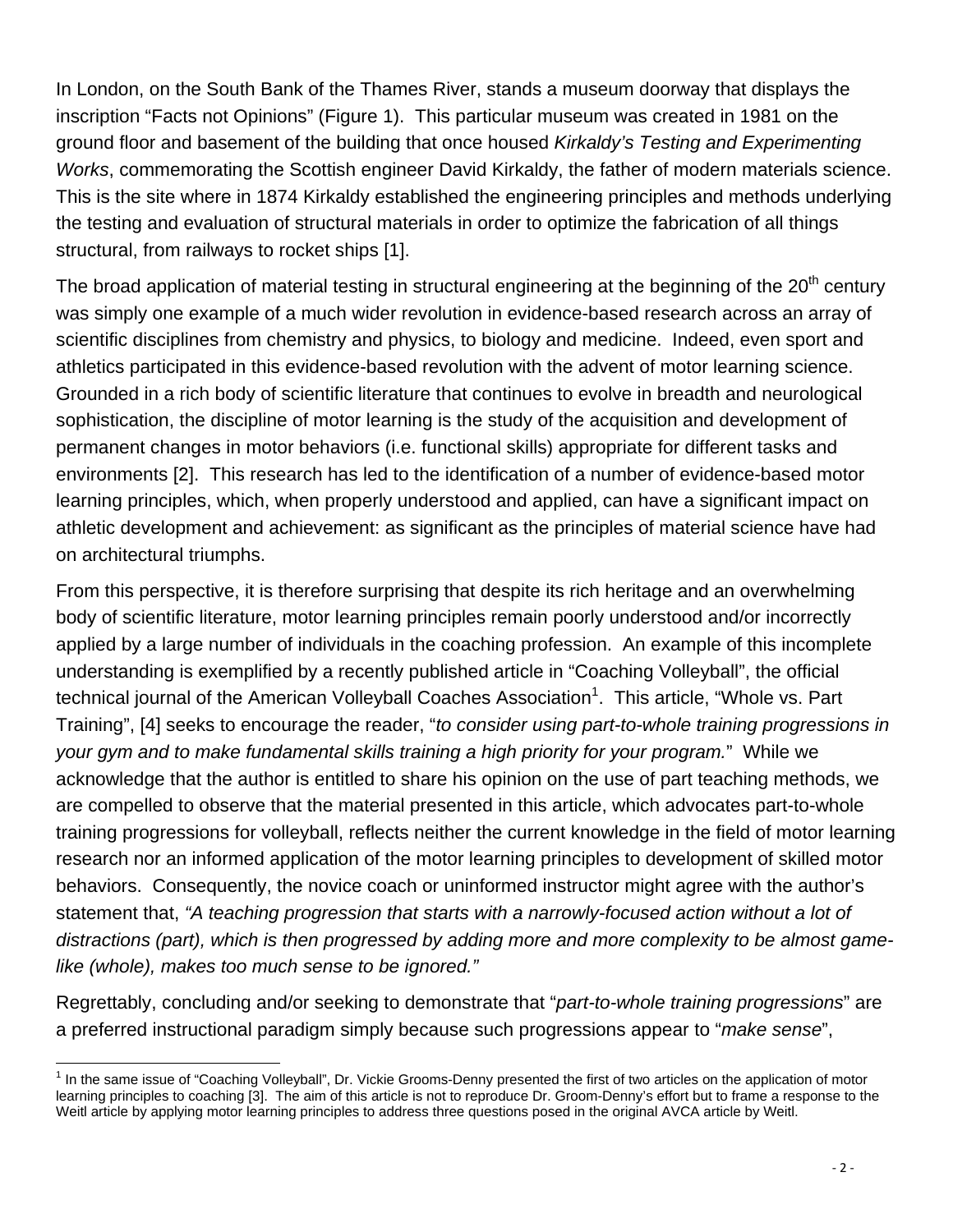ignores nearly a century of scientific evidence and volumes of published research that have conclusively demonstrated that part progressions have minimal transfer to the whole skill [2] and in a number of scientific studies part training methods have actually demonstrated negative transfer [5, 6]. Consequently, given the educational and technical nature of "Coaching Volleyball", we believe that a comprehensive, evidence-based rebuttal of the thesis that, *"part to whole progressions represents a viable teaching model"* is required. In this context, the original article published in the AVCA Journal posed three questions as a framework for validating the use of part to whole progressions for players of different age, ability, and experience. The three questions were as follows:

- *1. Is it always better to teach skills to players of all levels strictly by repetition of the whole skill?*
- *2. Is it appropriate for younger players or players that have not yet imprinted proper motor patterns to learn skills by performing only part of the skill?*
- *3. Should a distinction be made for what training methods are appropriate for more advanced players as compared to players in their early years of training?*

As these questions reflect many of the key considerations that coaches must address prior to designing a practice and training their athletes, the primary objective of this article (i.e. conveying the motor learning principles that guide the acquisition of skilled behaviors), can be achieved by answering each of these questions in turn. Before turning to these questions however, it is important to establish a contextual framework by first reviewing the nomenclature and briefly summarizing the following key, motor learning principles:

• *Specificity vs. Generality*: Franklin Henry is considered the father of motor learning science and first proposed the specificity hypothesis of motor learning in 1958 [7], which predicted that abilities are specific to the task or goal of the activity and not transferable. Henry's motor learning thesis emerged from the academic tradition established by Thorndike and Woodworth [8], who challenged the doctrine of formal discipline in education, which assumed that intellectual practice would yield general effects; for example, students were assumed to increase their "general skills of learning and attention" by learning Latin or other difficult subject matters. However, in a study involving over 8,000 high school students, Thorndike and colleagues were unable to demonstrate any significant correlation between differing intellectual capabilities. As Thorndike and Woodworth state: *"The mind is ...a machine for making particular reactions to particular situations. It works in great detail, adapting itself to the special data of which it has had experience.... Improvements in any single mental function rarely brings about equal improvement in any other function, no matter how similar, for the working of every mental function group is conditioned by the nature of the data of each particular case" (pp. 249-250).* Henry's work extended Thorndike's specificity of mental function thesis to the field of motor learning, providing experimental data to demonstrate that sensory stimuli and movement are tightly coupled and that training specificity is required to achieve meaningful results [9-12]. Indeed, a convincing body of scientific research now indicates that the most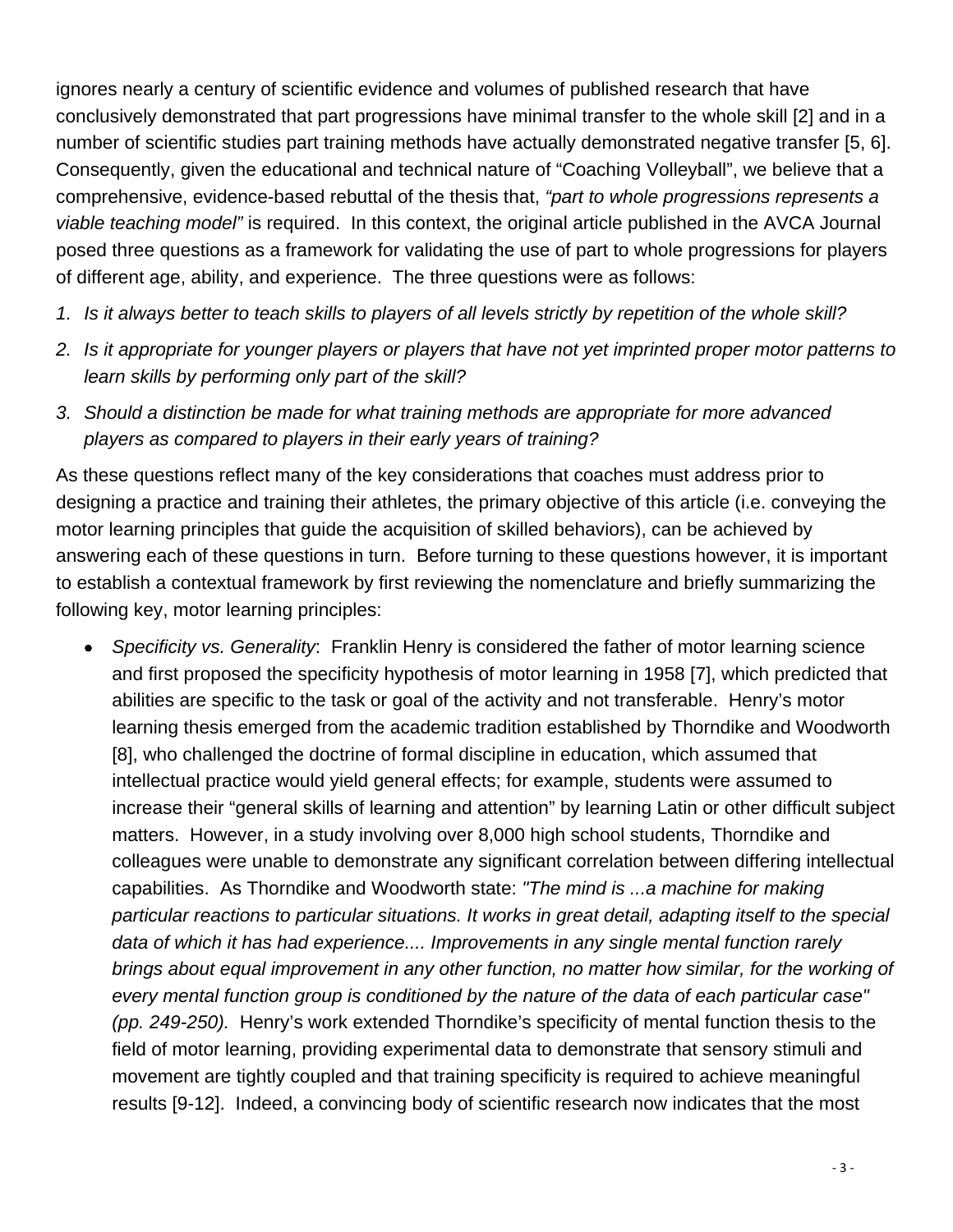important practice variable in terms of motor skill acquisition is practicing the criterion skill itself [13, 14]. Rushall and Pyke [15] have expressed it this way, "*Training is specific. The maximum benefits of a training stimulus* (i.e. acquiring functional skills as permanent behavioral changes), *can only be obtained when the stimulus replicates the movements and energy systems involved in the activities of a sport. This principle may suggest that there is no better training than actually performing in the sport*". Taken together, the weight of scientific evidence indicates that the specificity hypothesis may be as close to a law as any principle in motor learning science.

- *Transfer*: Transfer (of learning) in motor research can be loosely framed as the dependency of current performance on prior experience. Stated this way, transfer is a measure of practice effectiveness as it relates to relatively permanent improvements in the execution of skilled motor behaviors. Significantly, the optimization of transfer from practice settings to competitive performance is highly dependent upon the principle of specificity. Consequently, instructional paradigms that simulate actual performance settings, which engender movement patterns and functional skills required in competition, are predictably superior. Transfer is enhanced by environments that utilize contextual interference; i.e. random practice [16, 17], drill variations that increase contact opportunities [18, 19], and by the nature, scheduling, and rates of feedback [20-22]. An important feature of the transfer principle is that while practice conditions that optimize transfer lead to permanent improvements of functional skills, there could be some decrease in initial performance [2]. Moreover, measurable gains in the ability to perform one skill can have a positive, negative, or neutral effect on the transfer of learning to closely related skills (i.e. motor skills are specific to the task and there is very little transfer from one skill to another). However, any initial decrements are temporary and understanding their transient nature can be achieved by examining the next two principles; whole vs. part training and random vs. blocked practices.
- *Whole vs. Part Training*: One of the first questions asked when training a new skill is, "Should the athlete practice the skill in its entirety (whole training) or break down the skill and practice the component parts independently (part training)?" In spiking, the "whole" would be the approach footwork and arm work, the jump, ball contact, and recovery. In contrast "part" would focus on a single element of the whole skill, for example, the ball contact. This query, "whole or part training?" has in fact been asked and answered hundreds of times in the scientific literature. Most notably, Nixon and Locke [6] examined the research comparing effects of whole training vs. part on motor learning and were unable to identify a single study that favored part or progressive-part methods of instruction. During the intervening decades, the analysis of Nixon and Locke has been confirmed [23], substantiating the evidence that athletic, musical, or ergonomic skills that require a high degree of interlimb coordination are best served by whole-skill practice [24-28]. Given the overwhelming body of scientific evidence demonstrating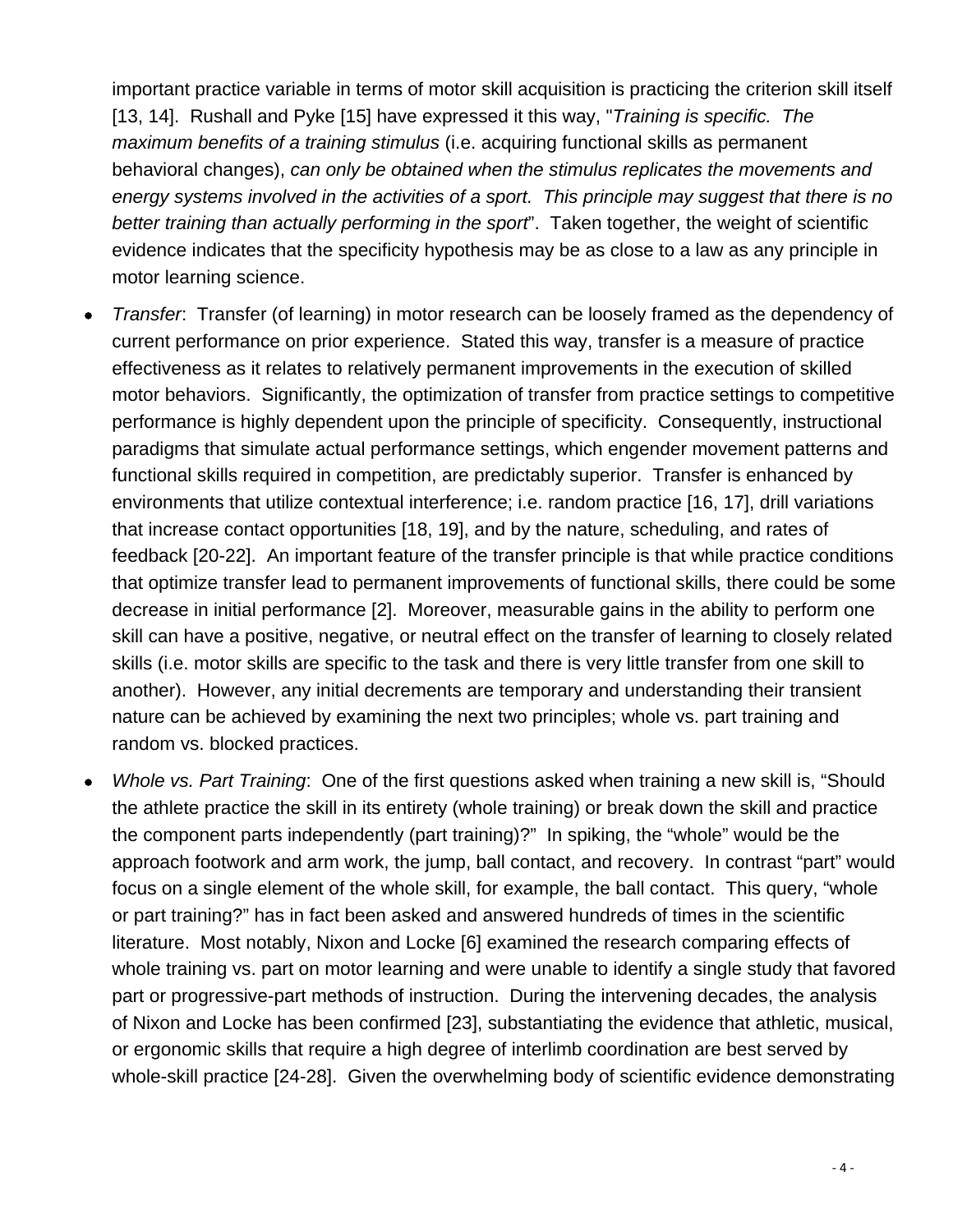the superiority of whole versus part training it is puzzling that part progression methodologies remain such a popular instructional paradigm.

- *Random vs. Blocked Practice*: The random versus blocked practice methods represent a fundamental paradox regarding athletic performance during training and subsequent performance during competition [29, 30]. Based on performance measurements during practice, blocked activities, in which athletes repeatedly rehearse the same task, result in superior performance during the training session [2, 31]. In comparison, performing tasks and skills in random order decreases skill acquisition during training. Consequently, based on measurement of performance effects during practice, many coaches and players believe that blocked practice is superior to random practice [25]. Such a conclusion however, mistakenly assumes a positive correlation between performance in practice and long-term skill retention [32]. The paradox arises from the fact that blocked practice is in fact very ineffective for transfer of learning to competition as performance improvements measured during practice degrade rapidly, and inefficient because retraining on the same skills will be necessary [29, 31, 33]. Conversely, random practice is both effective, transfer to competition is high, and efficient, skill acquisition is relatively permanent. Indeed, the superiority of random practice has been substantiated for a large number of sports skills including volleyball [34, 35], badminton [36, 37], baseball [38, 39], basketball [40], tennis [41], and soccer [42], and its utility and training applications thoroughly reviewed by Schmidt and Lee [2]. Finally, scientific research into the neurological reasons for this superiority have revealed that variable activities increase and strengthen the brain connections that are responsible for learning motor skills whereas simply repeating the same activities exerts no measurable effect on these brain connections  $[43-45]^2$ . Therefore, if motor learning (transfer and retention) is the goal, random practice is a fundamental principle to follow.
- *Appropriate Regulatory Stimuli*: Motor learning represents a permanent change in skilled behavior and involves information processing and voluntary movement in response to sensory stimuli. For optimal learning to occur, the sensory stimuli that trigger voluntary movements during training must replicate environmental cues to which the athlete will respond in competition. To place this idea into a volleyball context, Dr. Marv Dunphy, the Men's Volleyball Coach at Pepperdine University (and the head coach of USA's 1988 Men's Olympic Gold Medal team) continues to say that the best passing drills are pass, set, hit (P-S-H), the best setting drills are P-S-H, the best hitting drills are P-S-H, and the best digging drills are P-S-H and dig. Marteniuk [46] assists with the idea when he explains: "*Anything less than a game situation, unless very well planned, has the possibility of introducing artificial situations, and*

<sup>&</sup>lt;u>2</u><br><sup>2</sup> Interestingly, the relation between variable practice and the neuronal acquisition of motor skills was predicted in the Schema Theory of Motor Learning first proposed by Schmidt [14]. According to Schmidt, 'Schema Formation' is a consequence of repeated practice whereby, *"The strength of the relationship among the four stored elements…"* (i.e. initial conditions, response specifications, sensory consequences, and response outcome), *"increases with each successive movement of the same general type and increases with increased accuracy of feedback information from the response outcome*" (p. 235).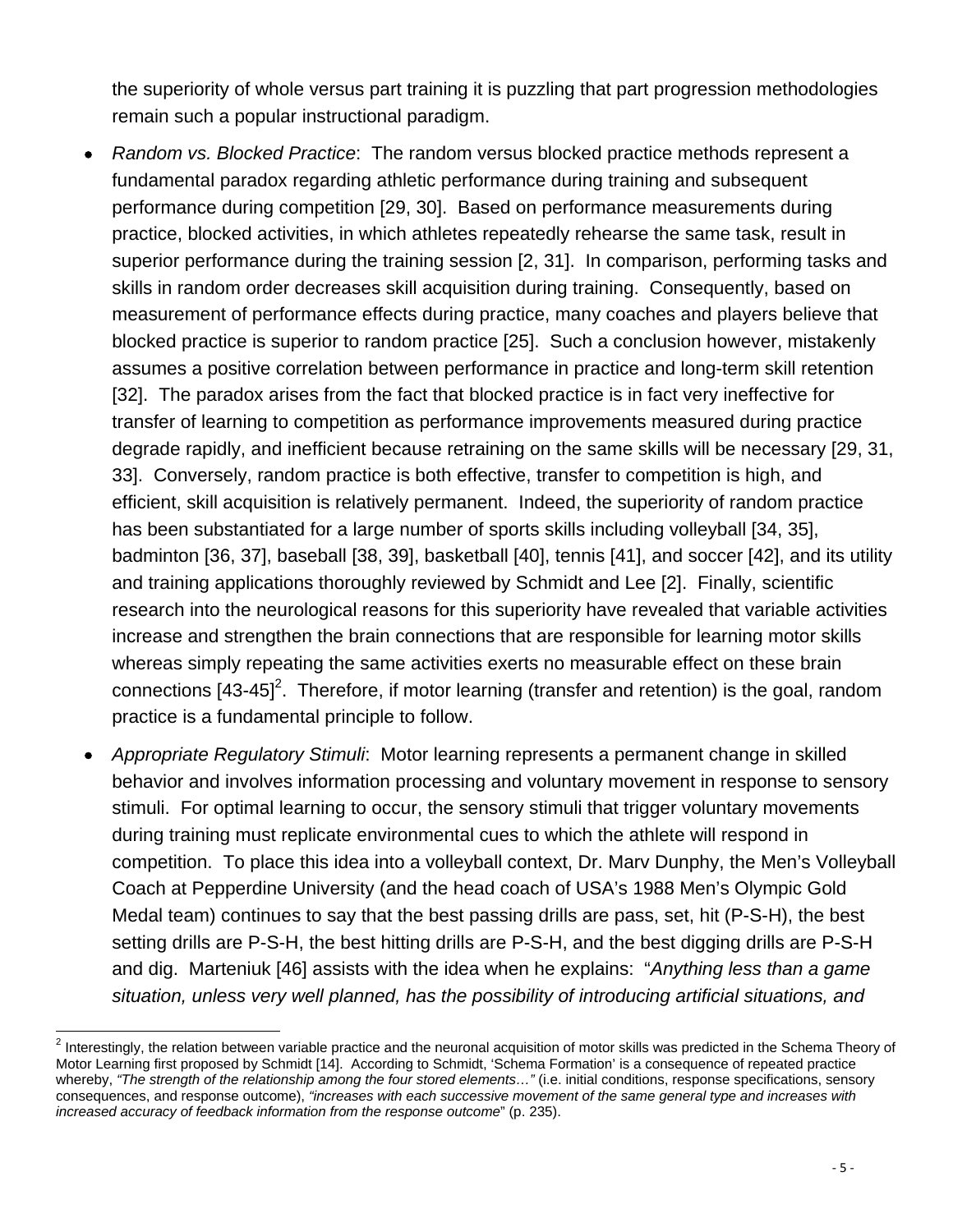*complete transfer to the game situation will not occur. When practice activities are developed, the instructor should carefully consider the way the skills are performed in a game to structure drills that are as close to the game as possible* (p. 219)." Applying this principle to volleyball leads to a number of factors that must be considered when planning drills and instructional activities, including $3$ :

- The players' positions and movements on the court;
- The players' orientation to the net;
- The sequence of events in an activity and the rate and timing of the sequence;
- The stimulus to which the players react (a coach standing on a table and hitting balls at back row diggers is not a stimulus that a player reacts to in a game);
- The way in which the activities are scored and performance rewarded (winners and non-winners);
- The natural termination of the ball in play; and
- The timing, type, frequency, and amount of verbal and/or visual feedback

It should be clear from the preceding summaries that the underlying principles of motor learning are firmly grounded in evidence-based, scientific research. Therefore, a basic understanding of these principles will enable coaches to design learning environments and apply training methods that will markedly improve both individual player skills and competitive team performance. With this background in place we can now systematically answer the questions posed by the AVCA "Whole vs. Part" article.

## *1. Is it always better to teach skills to players of all levels strictly by repetition of the whole skill?*

Essentially all of the available scientific evidence comparing whole vs. part teaching methods indicates that teaching the whole skill is superior to part teaching methods, regardless of initial skill level. In recent years, the neuronal basis for the superiority of whole training has become increasingly clear. As described by Gentile [47], the neurological basis of skill acquisition appears to rely on two distinct but interdependent brain processes:an *explicit* domain, which is directed towards attaining the action goal and an *implicit* domain that is concerned with the dynamics of force generation. Importantly, explicit processes are cognitive, allowing the athlete to consciously guide changes in the shape and structure of the motor skill, while implicit processes associated with limb trajectories and force generation are subconscious and can only be developed via experience and practice variability. Further, explicit control predominates during the early stages of motor learning, while fully implicit control characterizes the nearly automated movements of the expert performer [48-50]. From a coaching perspective, it is important to know that the movement shape structures (explicit learning) stabilize rapidly while the assembly of limb trajectories and force generation (implicit learning) is gradual and erratic. When we apply this knowledge to

 3 Adapted from Gold Medal Squared Coaching Clinic Notebook ~ Level 1. Version 01.2010. pp. 11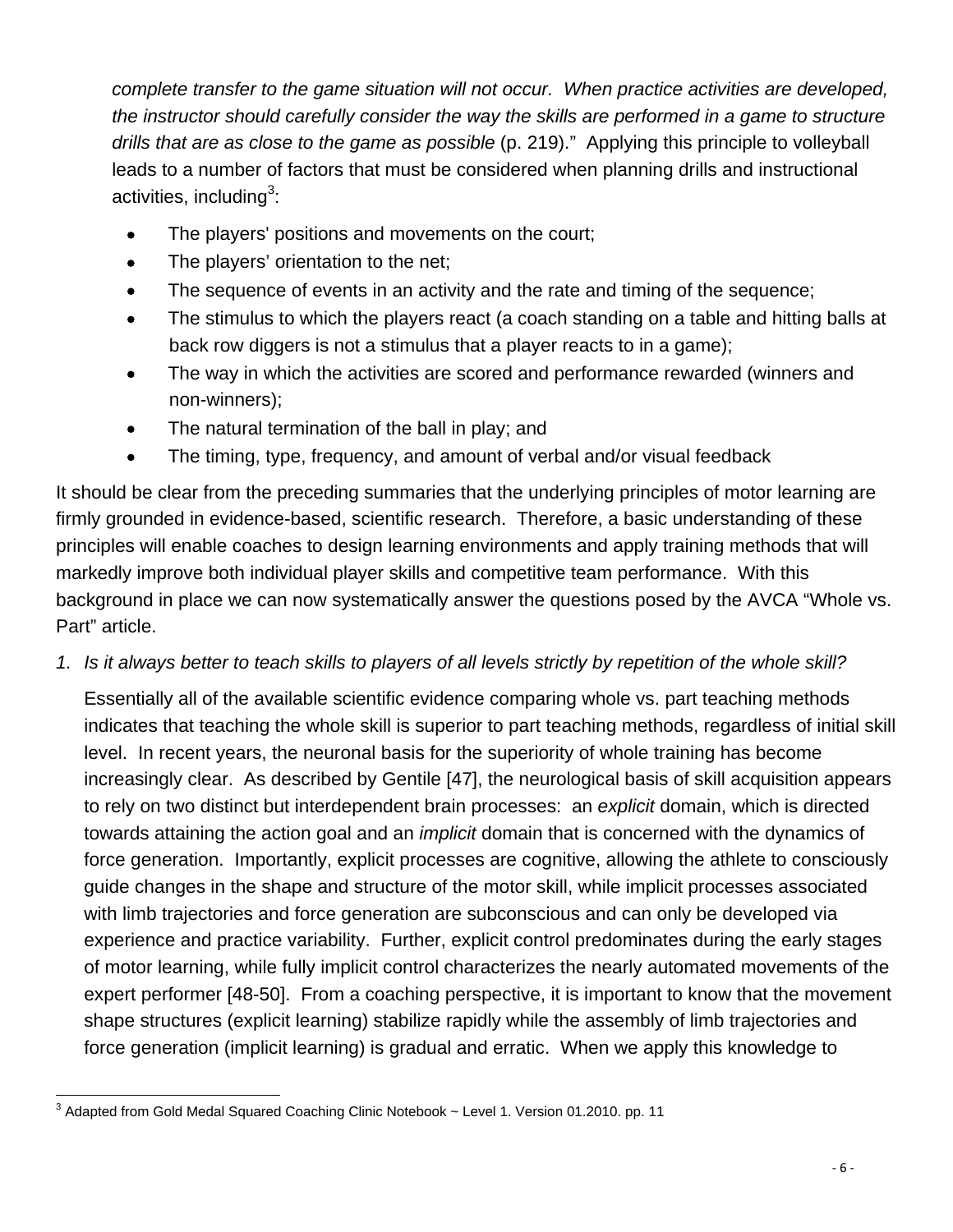coaching volleyball players of any skill level we can conclude that optimal training environments require: 1) biomechanically correct examples when demonstrating skills; 2) clear functional goals for practice activities; 3) a wide range of force production variables within context of goal-directed functional activities; and 4) early implementation of variable practice and whole skill training. Thus, an understanding of the neuronal mechanisms that underlie motor learning indicates that teaching whole skills in a random practice setting is the most effective method to teach skills to players of all levels.

2. *Is it appropriate for younger players or players that have not yet imprinted proper motor patterns to learn skills by performing only part of the skill?*

As presented earlier in this article, the evidence has unequivocally demonstrated that skills requiring a high degree of interlimb coordination are most effectively learned by whole-skill practice [9-12]. Inferring from the question posed above, the execution of a volleyball skill is therefore a goal-oriented movement that arises from an "imprinted… motor pattern". The question then becomes, what is the relation between imprinted motor patterns and the execution of volleyball skills? If we consider the question from a computational perspective, then the brain is a processing system that converts inputs (sensory stimuli) to outputs (functional skills) [51]. Thus, the superiority of whole practice as a teaching method lies in understanding how the brain learns, assembles, and reproduces skilled behaviors. In this context, a common fallacy associated with part training is the assumption that the brain is a serial processing device, allowing skills to be taught in component parts, which can then be rearranged and assembled by the brain as needed for subsequent execution. Functional neuroscience has displaced this false notion by revealing that the brain structures responsible for controlling voluntary movements are massively interconnected (trillions upon trillions of synapses) and operate in parallel. The brain is therefore a parallel processor [52, 53], far more complex and sophisticated than the most advanced computers<sup>4</sup>. The brain's computational power notwithstanding, modern neuroscience also indicates that the acquisition of motor programs for complex skills is based upon repetitive and variable stimulation of the neuronal connections responsible for achieving specific functional goals [55]. This repeated and variable stimulation leads to the formation of motor maps that contain the neuronal solutions for rapid execution of voluntary movements. Significantly, as movement patterns stabilize rapidly even in young players (conscious, explicit domain), motor map formation and skill development will be driven by practice methods that elicit limb trajectories and force applications (subconscious, implicit domain) that reflect the same movement patterns and functional goals as those required in actual competition. Consequently, it is not surprising that the

 4 The sophistication and computing power possessed by the brain can be appreciated by illustrating the computational problems that must be solved to perform even the simplest movements. Consider that the human body has 600 voluntary muscles and for simplicity sake they can either be contracted or relaxed. This simplification still yields  $2^{600}$  possible combination states for muscles of the human body, a number so enormous that it exceeds the known quantity of atoms in the visible universe [54]! Given this computational challenge, it is remarkable that the human brain can compute the limb mechanics, trajectories and forces required to time and execute a spike approach in milliseconds, a truly astounding computational feat.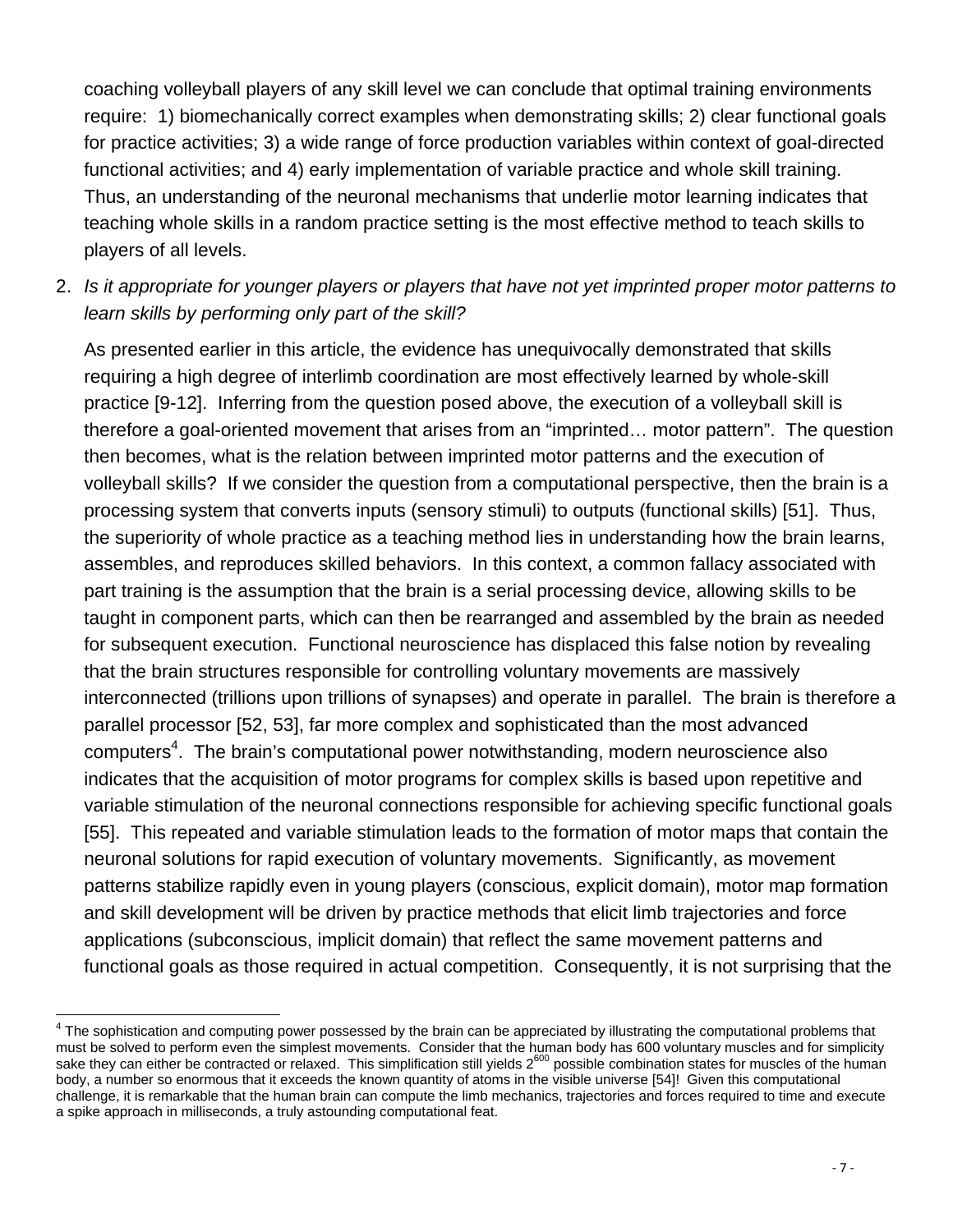development of expert performance will take thousands of hours of deliberate practice [56]. Therefore, as expert performance in sport is exemplified by the consistent execution of whole skills in game-like settings, the sooner we have the whole-skill practice algorithm in place, the faster our athletes will imprint the proper motor patterns that characterize expert performance.

# *3. Should a distinction be made for what training methods are appropriate for more advanced players as compared to players in their early years of training?*

By now, the reader should have begun to grasp the importance of motor learning principles as a guide in the selection of training methods. If so, than it will be apparent that training methods are essentially independent of age. However, while the training methods themselves are invariant, the learning environment must be structured to match the information processing ability and skill levels of the learners. The basic algorithm for structuring the learning environment is the more experienced the players, the more complex the regulatory stimuli and vice versa. This algorithm is also grounded in neuroscience as novice players will have limited ability to process new information [57-59]. Thus, when using whole-teaching methods with players of any age, the instructor must select the regulatory stimuli that are most appropriate for a particular athlete's ability level [60-63]. Too much novel information and the player's processing abilities will be overwhelmed. Conversely, too little novelty and motor learning will not occur [64]. Here we can refer to the illustration of a Part to Whole Teaching progression that was offered in the original "Whole vs. Part" article[4]<sup>5</sup>. It should be noted, however, that the illustration in question (a puppy fetching a ball), is in fact an example of block training for a whole skill, not a "part to whole teaching progression". Regardless, the illustration serves to demonstrate that as a new learner the puppy has a limited ability to process information. Appropriately, the trainer prepares a controlled environment in the form of a long hallway in which the puppy can execute the whole skill, which is retrieving the ball. The hallway serves to reduce the information content in the training environment, much the same as a shorter net, a smaller court, fewer players, or a lighter ball would limit information content when training  $3<sup>rd</sup>$  grade volleyball players. As the puppy becomes more proficient at retrieving the ball, (or, analogously, as players become more skilled), novel regulatory stimuli can be introduced and the motor behaviors will become increasingly complex.

The foregoing description of block training is useful as well because it serves to illustrate that, at least in very early stages of training, blocked practice of whole skills can be effective [31, 39]. The reason for this is that regulatory stimuli are easier to control in a block-training environment [64]. It is important to emphasize however that studies by Wulf [62] and Yan et al [63] have demonstrated that random training has even more profound learning effects in younger subjects than old.

 5 "Illustration of a Part-to-Whole Teaching Progression: 1.Select a long hallway with all of the doors closed. Toss the ball to the end of the hallway and say, "fetch". 2. Praise the puppy when he retrieves the ball and repeat many times to reinforce. 3. After many successful repetitions start to open a few doors in order to provide distractions to the puppy while continuing the feedback. 4. In time with repetition and good feedback the puppy successfully retrieves the ball without regard to the many 'game-like' distractions happening through the open doors."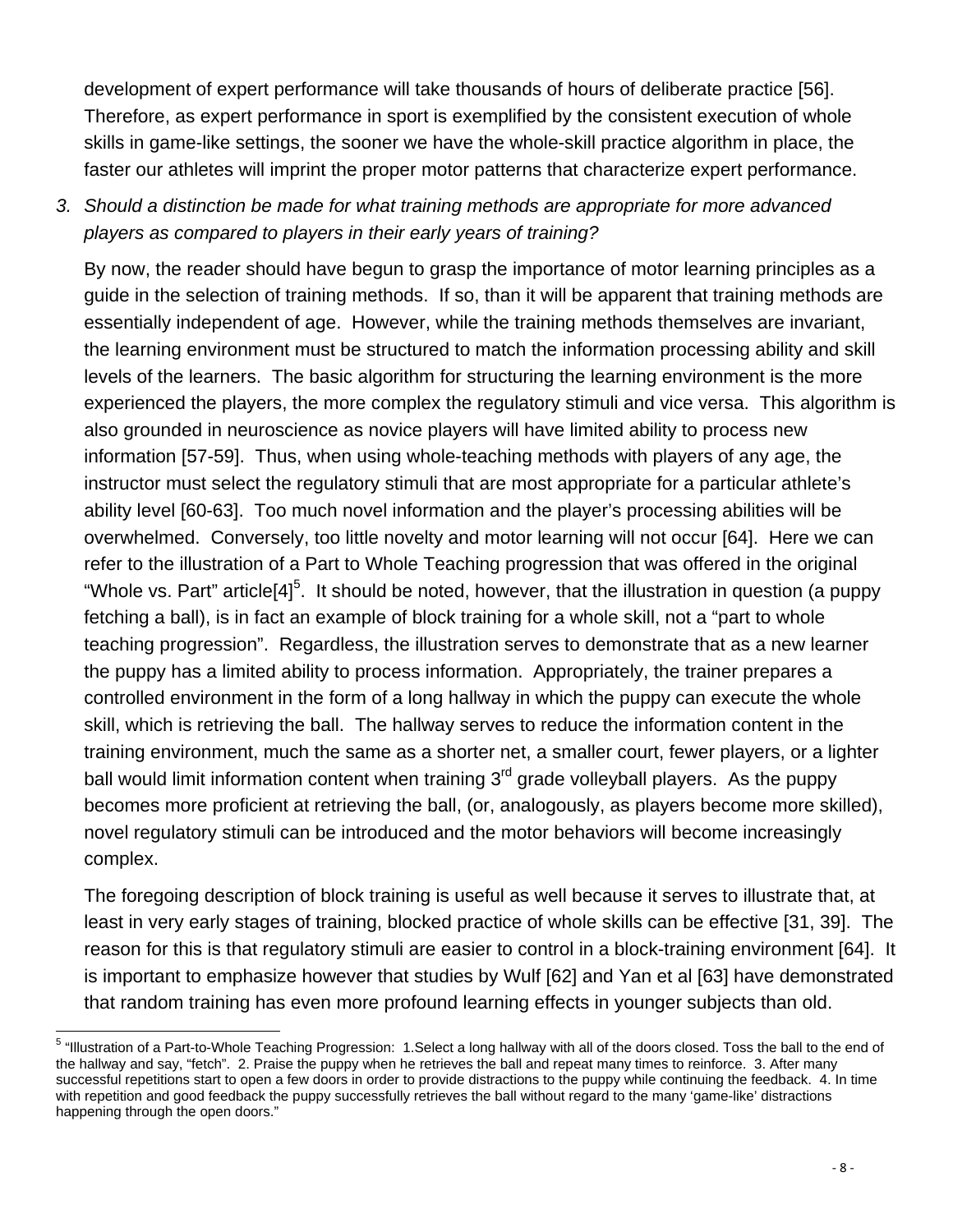Moreover, limiting the use of block training to the earliest stages of practice is strongly supported by Schmidt [2], who advocates that optimal learning of a single movement class requires random variations from trial to trial.

The neuronal explanation for these effects are perhaps best exemplified by our own observations (Bain and McGown), of inexperienced coaches training novice players where the instructor(s) become frustrated by the performance variability and lack of successful repetitions of new learners. As a consequence, these inexperienced coaches limit or abandon whole teaching methods for part, and random practice for blocked. Unfortunately, this course of action deprives the learner of the environmental variability and sensory inputs that are essential for the formation of motor maps and implicit behaviors, which are ultimately reflected in the acquisition of functional skills and expert performance [13, 18, 19, 29, 65]. In total, the evidence on this topic is clear; drawing distinctions between training methods based on age or ability is a coaching practice that has no foundation in either motor learning science or in the application of motor learning principles.

In summary, we hope that we have effectively conveyed the motor learning principles that guide the acquisition of skilled behaviors, thereby substantiating the evidence-based superiority of whole training strategies. While some coaches may continue to ignore or minimize the significance of this evidence, in our view, there is no right way to do a wrong thing. Selecting methods based on, "it seems to make sense", "that's how I was taught", or "it gets results in my gym", is not a substitute for understanding the principles of motor learning and choosing methods that maximize acquisition and learning of skilled motor behaviors. We are therefore confident that coaches who study and use these principles in their training environments will become more effective teachers, and as a result, their players will experience significant increases in individual performance, and their teams' successes will be measurably enhanced. We are equally as certain that motor learning research will continue to increase our understanding of how the brain learns and executes complex motor behaviors, unlocking great potential to expand our skills as coaches, optimize our training methods, and maximize competitive achievements.

### **Acknowledgements**

The authors would like to thank John Kessel of USA Volleyball for his review and insightful comments during the drafting of this manuscript.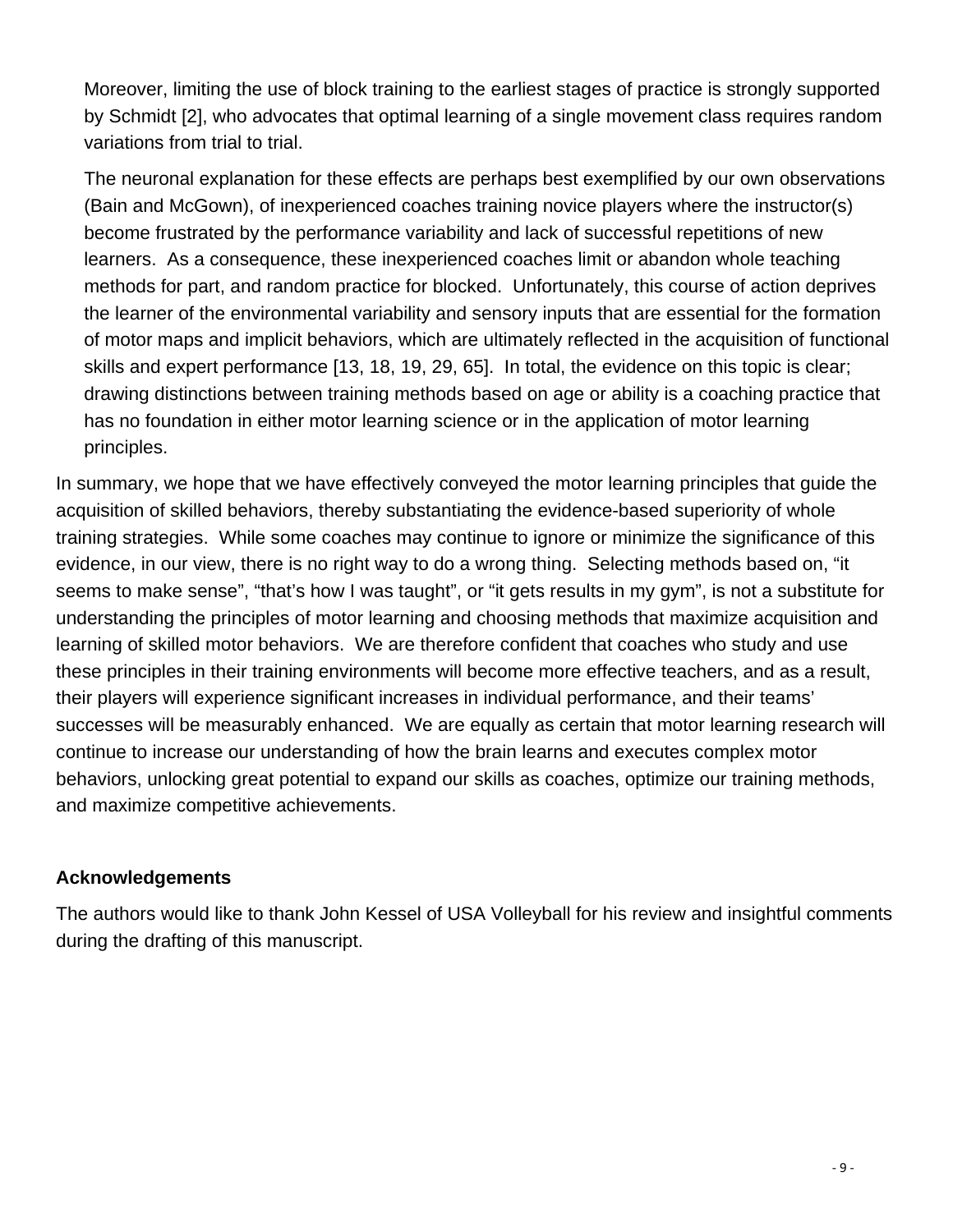#### **References**

- 1. Miodownik, M., *Facts not opinions?* Nat Mater, 2005. **4**(7): p. 506-8.
- 2. Schmidt, R.A., Lee, T.D., *Motor Control and Learning: A Behavioral Emphasis*. Human Kinetics. 2005, Champaign, IL: Human Kinetics. 555.
- 3. Grooms-Denny, V., *Applying motor learning principles in coaching volleyball.* Coaching Volleyball, 2010. **27**(3): p. 24-25.
- 4. Weitl, D., *Whole vs. part training.* Coaching Volleyball, 2010. **27**(3): p. 8-11.
- 5. Doane, S., Alderton, D., Sohn, Y., Pelligrino, J., *Acquisition and transfer of skilled performance: Are visual discrimination skills stimulus specific?* J Exp Psychol: Human Perception and Performance, 1996. **22**: p. 1218-1248.
- 6. Nixon, J., Locke, L, *Research on Teaching Physical Education*. Second Handbook of Research on Teaching, ed. R. Travers. 1973, Chicago: Rand McNally.
- 7. Henry, F. *Specificity vs. generality in learning motor skills*. in *61st Annual Proceedings of the College of the Physical Education Association*. 1958. Santa Monica, CA.
- 8. Thorndike, E.L., Woodworth, R. S., *The influence of improvement in one mental function upon the efficiency of other functions.* Psychological Review, 1901. **8**: p. 247-261.
- 9. Henry, F., Rogers, DE, *Increased response latency for complicated movements and a "memory-drum" theory of neuromotor reaction.* Res Q, 1960. **1960**: p. 448-458.
- 10. Savelsbergh, G.J., Van Der Kamp, J., *Information in learning to coordinate and control movements: Is there a need for specificity of practice?* International Journal of Sports Psychology, 2000. **31**: p. 467-484.
- 11. Savelsbergh, G.J., Van Der Kamp, J., *Adaptation in the timing of catching under changing environmental constraints.* Res Q Exerc Sport, 2000. **71**(2): p. 195-200.
- 12. Yoshida, M., Cauraugh, J. H., Chow, J. W., *Specificity of practice, visual information, and intersegmental dynamics in rapid-aiming limb movements.* J Mot Behav, 2004. **36**(3): p. 281- 90.
- 13. Hall, K.G., Magill, R. A., *Variability of Practice and Contextual Interference in Motor Skill Learning.* J Mot Behav, 1995. **27**(4): p. 299-309.
- 14. Schmidt, R.A., *A schema theory of discrete motor skill learning.* Psychological Review, 1975. **82**(4): p. 225-260.
- 15. Rushall, B., Pyke, FS, *Training for sports and fitness*. 1990, South Melbourne: Macmillan Education. 350.
- 16. Magill, R.A., Hall, K.G., *A review of the contextual interference effect in motor skill acquisition.* Human Movement Science, 1990. **9**: p. 241-289.
- 17. Shea, J.B., Morgan, R.L., *Contextual interference effects on the acquisition, retention, and transfer of a motor skill.* J Exp Psychol, 1979. **5**: p. 179-187.
- 18. Davids, K., Glazier, P., Araujo, D., Bartlett, R., *Movement systems as dynamical systems: the functional role of variability and its implications for sports medicine.* Sports Med, 2003. **33**(4): p. 245-60.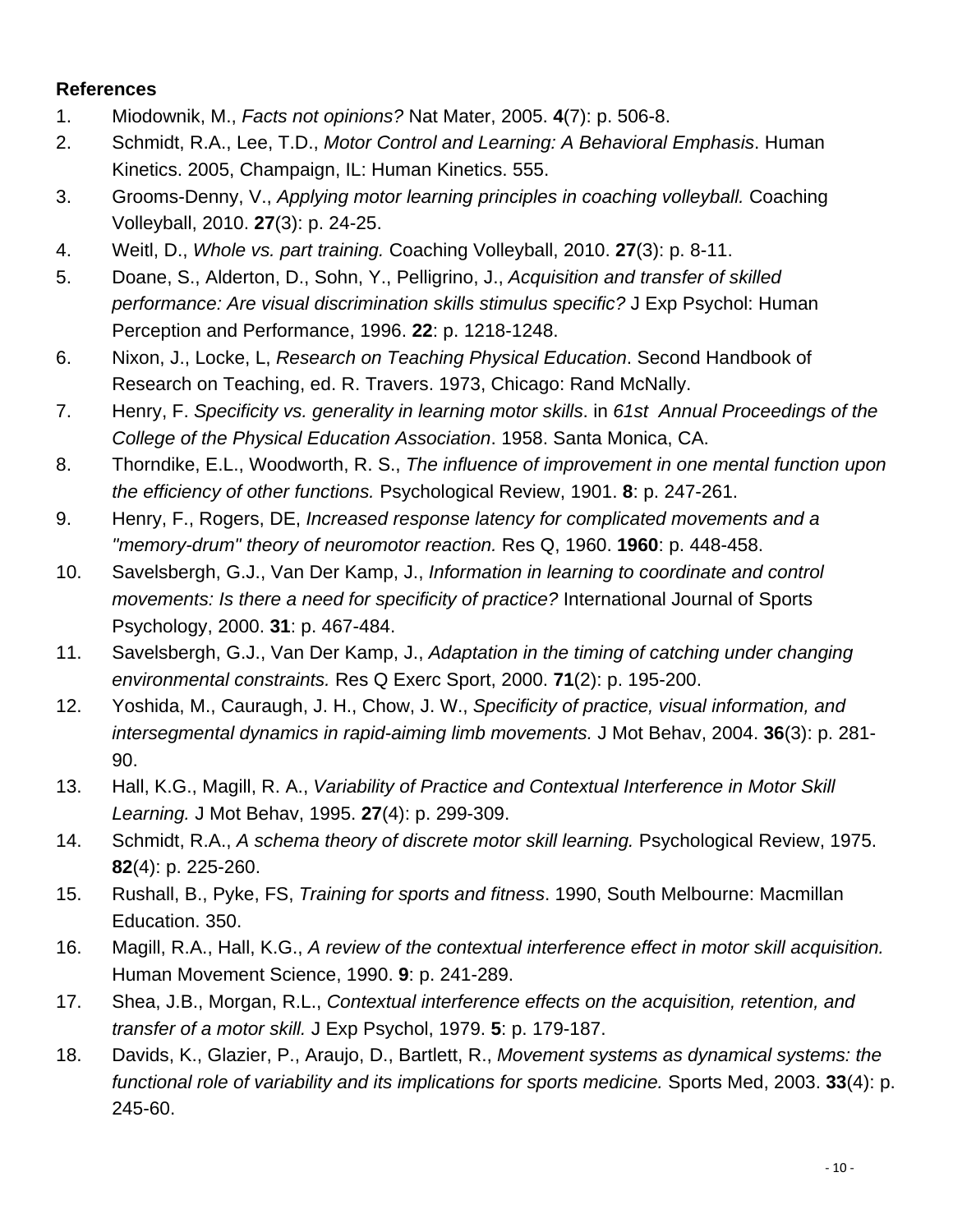- 19. Manoel, E.J., Connolly, K.J., *Variability and the development of skilled actions.* Int J of Psychophysiology, 1995. **19**: p. 129-147.
- 20. Wulf, G., Shea, C.H., *Understanding the role of augmented feedback: the good, the bad, and the ugly*. Skill Acquisition in Sport: Research, Theory, and Practice, ed. A.M. Williams, Hodges, NJ. 2004, London: Rutledge. 121-144.
- 21. Wulf, G., Schmidt, R. A., Deubel, H., *Reduced feedback frequency enhances generalized motor program learning but not parameterization learning.* J Exp Psychol Learn Mem Cogn, 1993. **19**(5): p. 1134-50.
- 22. Wulf, G., Shea, C. H., Matschiner, S., *Frequent feedback enhances complex motor skill learning.* J Mot Behav, 1998. **30**(2): p. 180-92.
- 23. Fontana, F.E., Mazzardo, O., Furtado, O., Jr., Gallagher, J. D., *Whole and part practice: a meta-analysis.* Percept Mot Skills, 2009. **109**(2): p. 517-30.
- 24. Palmer, C., Meyer, R. K., *Conceptual and motor learning in music performance.* Psychol Sci, 2000. **11**(1): p. 63-8.
- 25. Simon, D.A., Bjork, R. A., *Models of performance in learning multisegment movement tasks: consequences for acquisition, retention, and judgments of learning.* J Exp Psychol Appl, 2002. **8**(4): p. 222-32.
- 26. Swinnen, S.P., Lee, T.D., Verschueren, S. Serrien, D.J., Bogaerds, H., *Interlimb coordination: Learning and transfer under different feedback conditions.* Human Movement Science, 1997: p. 749-785.
- 27. Swinnen, S.P., Carson, R. G., *The control and learning of patterns of interlimb coordination: past and present issues in normal and disordered control.* Acta Psychol (Amst), 2002. **110**(2- 3): p. 129-37.
- 28. Wenderoth, N., Puttemans, V., Vangheluwe, S., Swinnen, S. P., *Bimanual training reduces spatial interference.* J Mot Behav, 2003. **35**(3): p. 296-308.
- 29. Lee, T.D., Schmidt, R.A., Young, D.E., *Skill learning: Conditions of training*. International Encyclopedia of Ergonomics and Human Factors, ed. W. Karwowski. Vol. 1. 2002, Boca Raton, FL: CRC Press. 1951.
- 30. Oliveira, F.T., Goodman, D., *Conscious and effortful or effortless and automatic: a practice/performance paradox in motor learning.* Percept Mot Skills, 2004. **99**(1): p. 315-24.
- 31. Shea, C.H., Kohl, R., Indermill, C., *Contextual interference: Contributions of practice.* Acta Psychol (Amst), 1990. **73**: p. 145-157.
- 32. Schmidt, R.A., Bjork, R.A., *New conceptualizations of practice: common principles in three paradigms suggest new concepts for training.* Psychological Science, 1992. **3**(4): p. 207-217.
- 33. Lee, T., Magill, RA, *The locus of contextual interference in motor skill acquisition.* J Experimental Psychology Learning, 1983. **9**: p. 730-746.
- 34. Bortoli, L., Robazza, C., Durigon, V., Carra, C., *Effects of contextual interference on learning technical sports skills.* Percept Mot Skills, 1992. **75**(2): p. 555-62.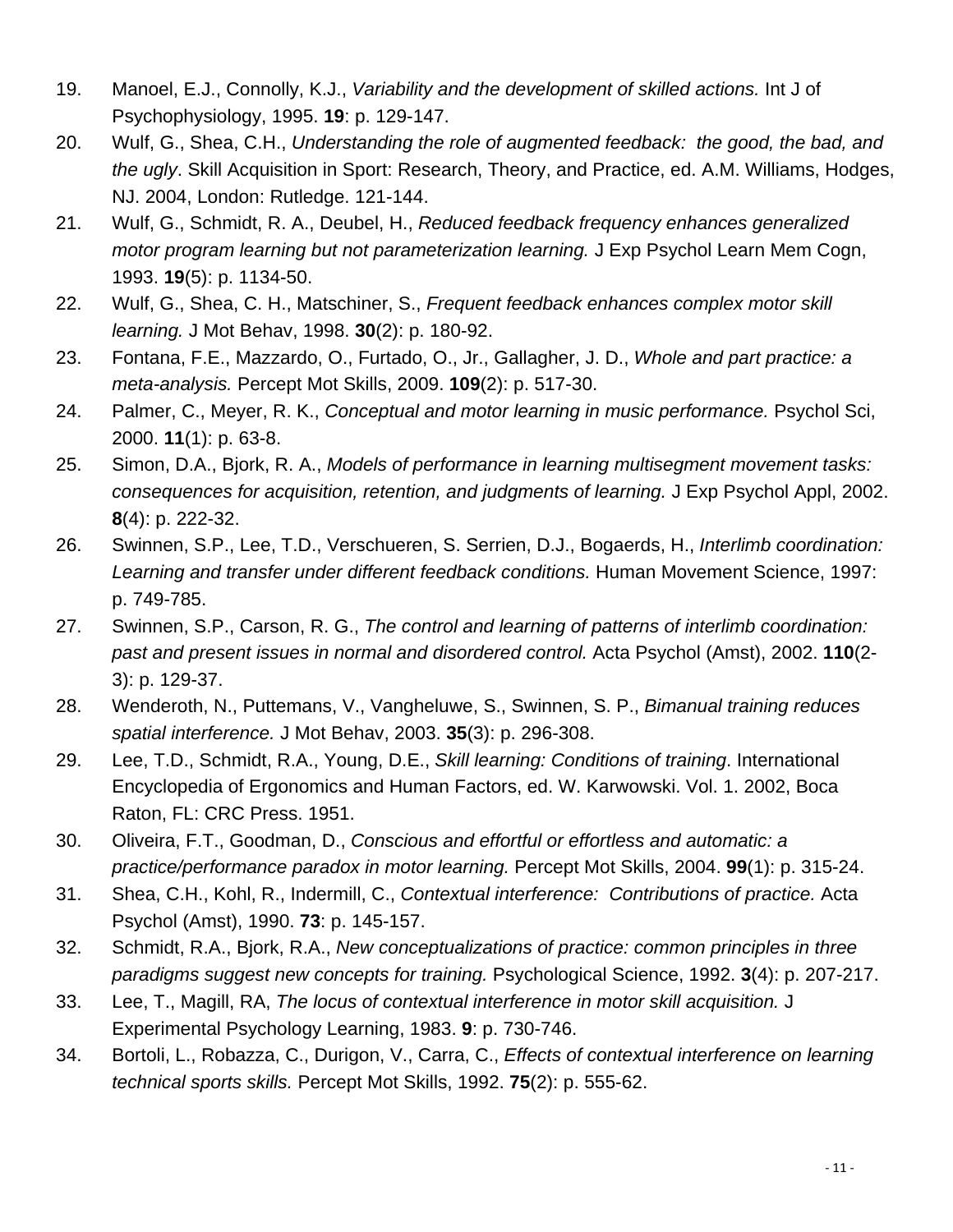- 35. Travlos, A.K., *Specificity and variability of practice, and contextual interference in acquisition and transfer of an underhand volleyball serve.* Percept Mot Skills, 2010. **110**(1): p. 298-312.
- 36. Wrisberg, C.A., Liu, Z., *The effect of contextual variety on the practice, retention, and transfer of an applied motor skill.* Res Q Exerc Sport, 1991. **62**(4): p. 406-12.
- 37. Goode, S., Magill, R., *Contextual interference effects in learning three badminton serves.* Research Quarterly for Exercise and Sport, 1986. **53**: p. 308-314.
- 38. Hall, K.G., Domingues, D. A., Cavazos, R., *Contextual interference effects with skilled baseball players.* Percept Mot Skills, 1994. **78**(3 Pt 1): p. 835-41.
- 39. Vickers, J.N., Livingston, L. F., Umeris-Bohnert, S., Holden, D., *Decision training: the effects of complex instruction, variable practice and reduced delayed feedback on the acquisition and transfer of a motor skill.* J Sports Sci, 1999. **17**(5): p. 357-67.
- 40. Landin, D.K., Hebert, E. P., Fairweather, M., *The effects of variable practice on the performance of a basketball skill.* Res Q Exerc Sport, 1993. **64**(2): p. 232-7.
- 41. Reid, M., Crespo, M., Lay, B., Berry, J., *Skill acquisition in tennis: research and current practice.* J Sci Med Sport, 2007. **10**(1): p. 1-10.
- 42. Williams, A.M., Hodges, N. J., *Practice, instruction and skill acquisition in soccer: challenging tradition.* J Sports Sci, 2005. **23**(6): p. 637-50.
- 43. Black, J.E., Isaacs, K. R., Anderson, B. J., Alcantara, A. A., Greenough, W. T., *Learning causes synaptogenesis, whereas motor activity causes angiogenesis, in cerebellar cortex of adult rats.* Proc Natl Acad Sci U S A, 1990. **87**(14): p. 5568-72.
- 44. Federmeier, K.D., Kleim, J. A., Greenough, W. T., *Learning-induced multiple synapse formation in rat cerebellar cortex.* Neurosci Lett, 2002. **332**(3): p. 180-4.
- 45. Kleim, J.A., Hogg, T. M., VandenBerg, P. M., Cooper, N. R., Bruneau, R., Remple, M., *Cortical synaptogenesis and motor map reorganization occur during late, but not early, phase of motor skill learning.* J Neurosci, 2004. **24**(3): p. 628-33.
- 46. Marteniuk, R.G., *Information Processing in Motor Skills*. 1976, New York: Holt, Rinehart & Winston. 244.
- 47. Gentile, A.M., *Implicit and explicit processes during acquistion of functional skills.* Scandavian Journal of Occupational Medicine, 1998. **5**: p. 7-16.
- 48. Eversheim, U. and O. Bock, *Evidence for processing stages in skill acquisition: a dual-task study.* Learn Mem, 2001. **8**(4): p. 183-9.
- 49. Mazzoni, P., Wexler, N. S., *Parallel explicit and implicit control of reaching.* PLoS One, 2009. **4**(10): p. e7557.
- 50. Willingham, D.B., *A neuropsychological theory of motor skill learning.* Psychol Rev, 1998. **105**(3): p. 558-84.
- 51. Wolpert, D.M., Z. Ghahramani, and J.R. Flanagan, *Perspectives and problems in motor learning.* Trends Cogn Sci, 2001. **5**(11): p. 487-494.
- 52. Alexander, G.E., DeLong, M.R., Crutcher, M.D., *Do cortical and basal ganglionic motor areas use "motor programs" to control movement?* Behavioral and Brain Sciences, 1992. **15**(4).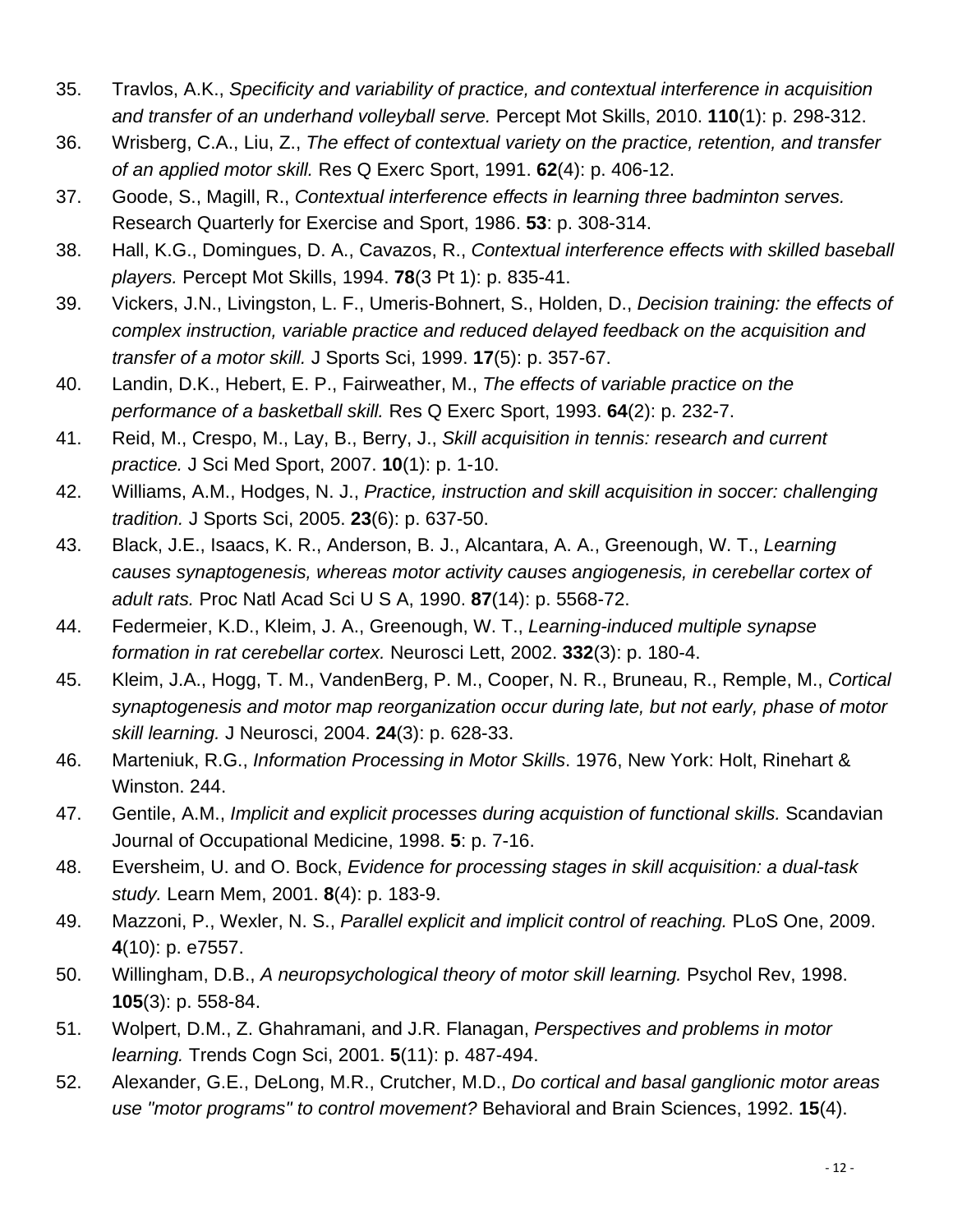- 53. Houk, J.C., *Agents of the mind.* Biol Cybern, 2005. **92**(6): p. 427-37.
- 54. Wolpert, D.M., Ghahramani, Z., Flanagan, J. R., *Perspectives and problems in motor learning.* Trends Cogn Sci, 2001. **5**(11): p. 487-494.
- 55. Adkins, D.L., Boychuk, J., Remple, M. S., Kleim, J. A., *Motor training induces experiencespecific patterns of plasticity across motor cortex and spinal cord.* J Appl Physiol, 2006. **101**(6): p. 1776-82.
- 56. Ericsson, A.K., Krampe, RT, Tesch-Romer, C, *The role of deliberate practice in the acquisition of expert performance.* Psychological Review, 1993. **100**(3): p. 363-406.
- 57. Leithwood, K.A., Fowler, W., *Complex motor learning in four-year-olds.* Child Dev, 1971. **42**(3): p. 781-92.
- 58. McPherson, S.L., *Expert-novice differences in performance skills and problem representations of youth and adults during tennis competition.* Res Q Exerc Sport, 1999. **70**(3): p. 233-51.
- 59. Ward, P., Williams A.M., *Perceptual and cognitive skill development in soccer: the multidimensional nature of expert performance.* J Sport Exerc Psychol, 2003. **25**: p. 93-111.
- 60. Farrow, D., Reid, M., *The effect of equipment scaling on the skill acquisition of beginning tennis players.* J Sports Sci, 2010. **28**(7): p. 723-32.
- 61. Sullivan, K.J., Kantak, S.S., Burtner, P.A., *Motor learning in children: feedback effects on skill acquisition.* Phys Ther, 2008. **88**(6): p. 720-32.
- 62. Wulf, G., *The effect of type of practice on motor learning in children.* Applied Cognitive Psychology, 1991. **5**: p. 123-134.
- 63. Yan, J.H., Thomas, K. T., Stelmach, G. E., Thomas, J. R., *Developmental differences in children's ballistic aiming movements of the arm.* Percept Mot Skills, 2003. **96**(2): p. 589-98.
- 64. Guadagnoli, M.A., Lee, T. D., *Challenge point: a framework for conceptualizing the effects of various practice conditions in motor learning.* J Mot Behav, 2004. **36**(2): p. 212-24.
- 65. Magill, R.A., *1997 C. H. McCloy Research Lecture: Knowledge is more than we can talk about: implicit learning in motor skill acquisition.* Res Q Exerc Sport, 1998. **69**(2): p. 104-10.